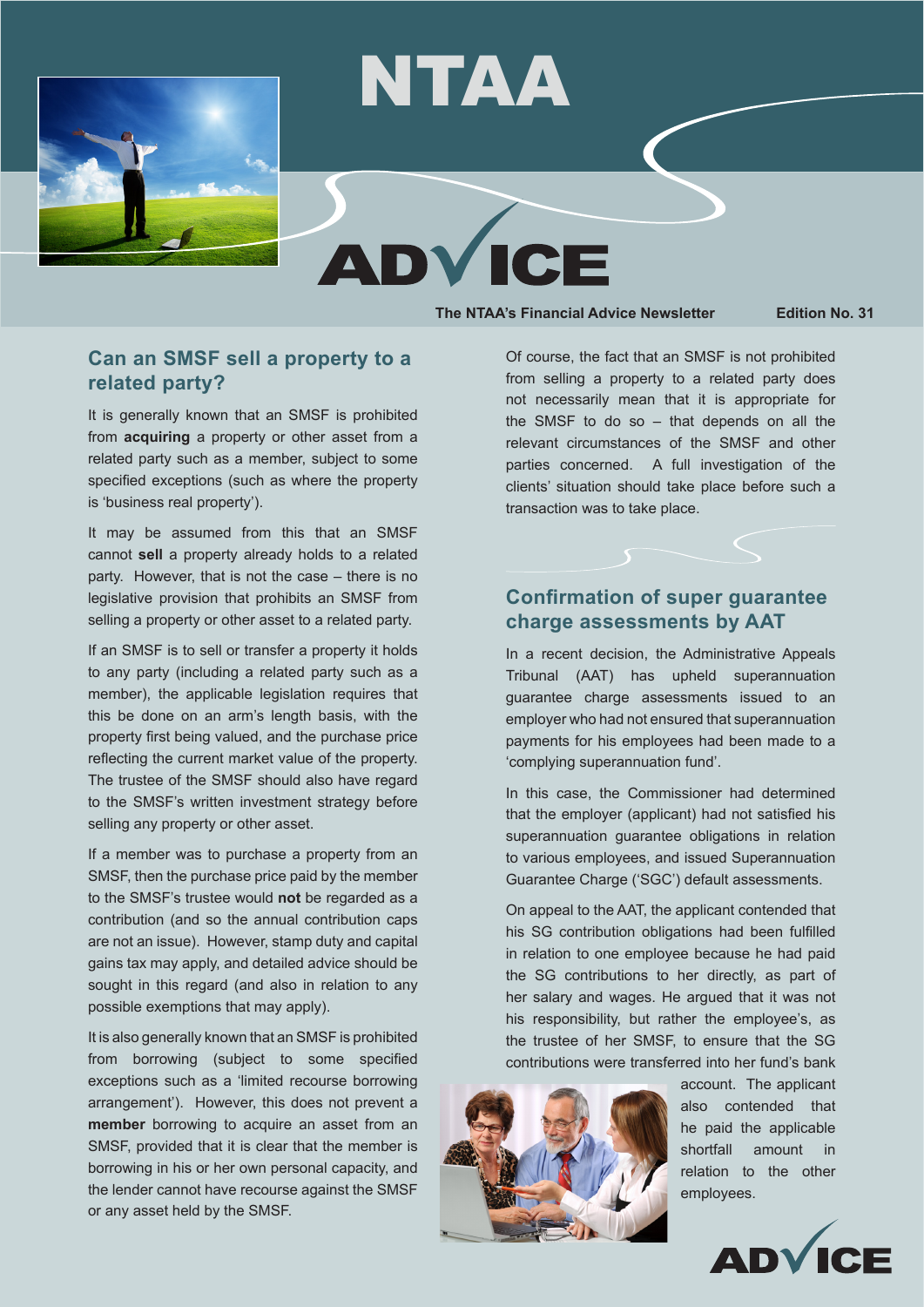The AAT held, however, that the applicant had a statutory obligation to ensure that the appropriate level of SG contributions were made on behalf of his employees to complying superannuation funds and this obligation included ensuring that the applicable contributions made it into the bank account of the relevant superannuation fund.

The AAT also held that, as the payments made by the applicant did not occur within 28 days of the relevant quarter (as required by the relevant legislation), they cannot be considered a deduction to his SGC as a 'late payment'. Further, none of the payments concerned were made in the relevant quarter to which the assessments relate.

The AAT said in any case, that, under the relevant legislation, an election was required in relation to the payments, as well as an amendment to the relevant assessments by the Commissioner. However, the applicant had not made an election, nor had he sought an amendment to the relevant assessments.

The AAT also affirmed that it could not remit either the interest or administration component of the superannuation guarantee charge.

Refer *Payne v FC of T*, AAT ref: [2016] AATA 104, 25 February 2016.

## **Superannuation rates and thresholds for 2016-17**

The release of the average weekly ordinary time earnings ('AWOTE') data for the December 2015 quarter has enabled the calculation of certain superannuation rates and thresholds for 2016/17, as set out below. **However, all figures should be confirmed against the Tax Office Website document, Key superannuation rates and thresholds.**

### **Contributions caps unchanged**

The general **concessional contributions cap is \$30,000 for 2016/17** (unchanged from 2015/16). Note the higher temporary concessional cap of \$35,000 (not indexed) applies for those aged 49 years or over on 30 June.

The **non-concessional contributions cap is \$180,000 for 2016/17** (unchanged from 2015/16). The non-concessional cap is therefore unchanged at \$540,000 under the bring-forward rule over 3 years.

The **CGT cap amount** for non-concessional contributions is **\$1.415m for 2016/17** (up from \$1.395m for 2015/16).

**Super Guarantee - maximum contribution base** While the minimum level of employer superannuation guarantee support has been frozen at 9.5% from 2014/15 until 2020/21, the **'maximum contribution base'** has been increased to **\$51,620 per quarter for 2016/17** (up from \$50,810 for 2015/16).



An employer is not required to provide the minimum superannuation guarantee support for that part of an employee's ordinary time earnings ('OTE') above the quarterly maximum contribution base (\$51,620

for 2016/17). This quarterly maximum contribution base represents a per annum equivalent of \$206,480 for 2016/17.

#### **Government co-contribution**

The Government co-contribution **'lower income threshold' is \$36,021 for 2016/17** (up from \$35,454 for 2015/16); **'higher income threshold' is \$51,021** (up from \$50,454).

#### **Superannuation benefits 2016/17**

The following thresholds have been increased for 2016/17:

- ◆ Superannuation lump sum low rate cap -\$195,000 (unchanged from 2015/16).
- $\blacklozenge$  Untaxed plan cap \$1.415m (up from \$1.395m).
- ◆ Employer Termination Payment ('ETP') cap amount is \$195,000 (unchanged from 2015/16).
- ♦ Genuine redundancy and early retirement payments - tax-free amounts: base amount - \$9,936 (up from \$9,780); service amount - \$4,969 (up from \$4,891) for each whole year of service.

## **ASIC stops potentially misleading SMSF social media advertising**

With the growing popularity of social media sites including Facebook, Twitter and YouTube, social media has become an increasingly important channel for the promotion of financial products and services, including SMSFs.